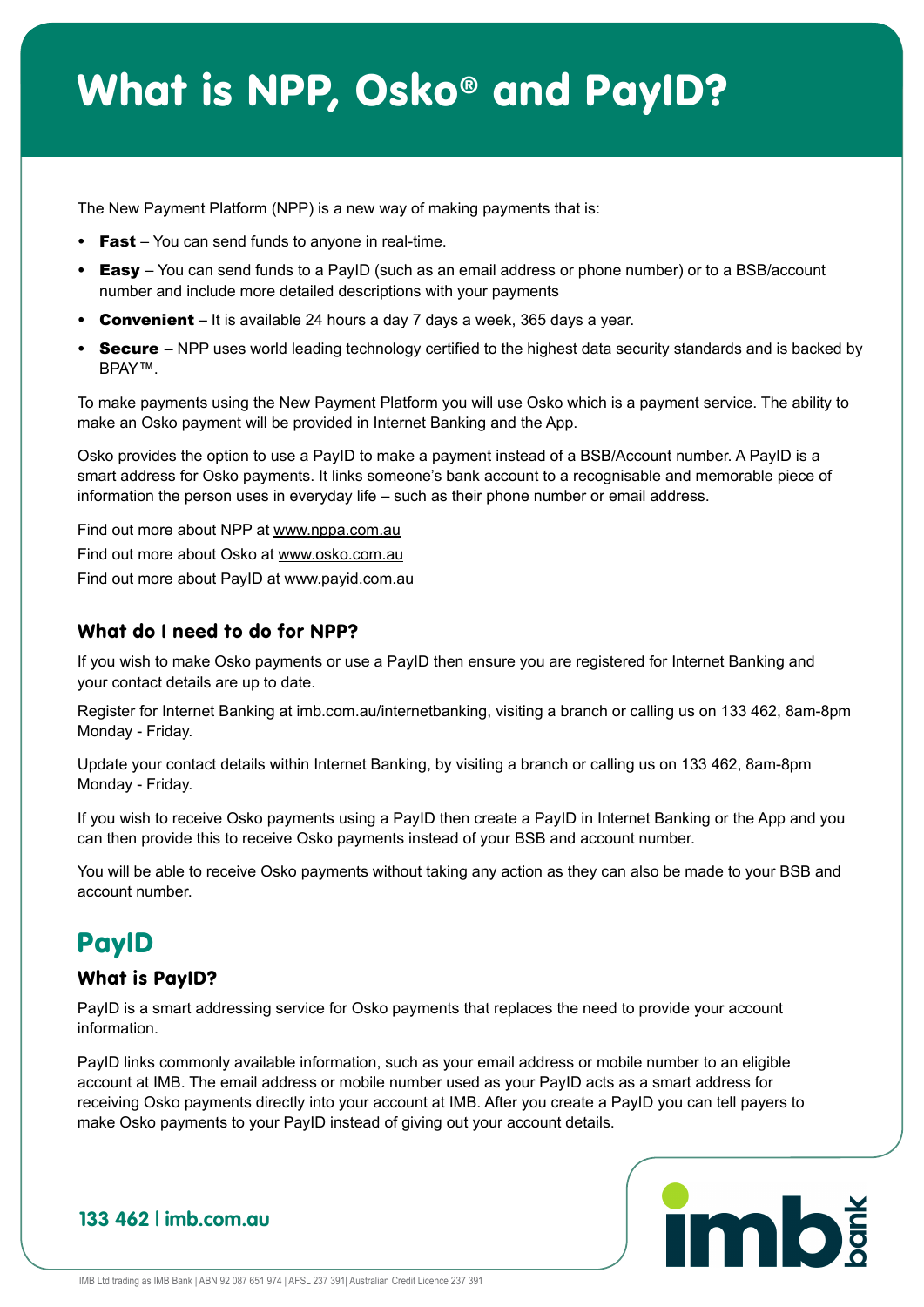A payment can only be made to a PayID when the payment is made via Osko. You can also make an Osko payment to a BSB and account number. Find out more about PayID at www.payid.com.au

#### What are the benefits of using a PayID?

Greater peace of mind as you no longer have to provide your sensitive financial account information, such as BSB and account number, to payers to receive Osko payments from them.

Greater convenience as you can provide payers with details you are more likely to remember such as an email address or mobile number.

You can easily and quickly change the account at IMB that your PayID is linked to without needing to inform Payers of the change.

#### What are the risks of using PayID? Is it safe?

It is safer to use PayID than your BSB and account number as you do not need to disclose these banking details for someone to transfer money to you. You will only need to provide your PayID.

Your PayID, created at IMB, can only be used to transfer money to you and can't be used to debit your account.

Your information is held safe, in a highly secure repository utilising the highest levels of encryption and data security.

#### Can my PayID be used to take money out of my account?

Your PayID cannot be used to take money out of your account. PayIDs can only be used to make Osko payments to your account.

#### Is PayID a form of payment like a cheque or electronic funds transfer?

No, PayID is a tool that facilitates simpler addressing of Osko Payments by linking a PayID such as a phone number or email address to an account at a Financial Institution.

#### Does PayID actually process the payment to my account?

No, PayID is a smart address for Osko payments. PayID just allows you to link your account to your email address or phone number so that you only need to provide that to payers instead of your account information.

#### Can I use my PayID to receive incoming payments from overseas?

No, PayID can only be used for domestic Osko payments.

#### Who can I receive Osko payments from using my PayID?

You can receive Osko payments from anyone who uses your PayID when they make an Osko payment. You will have had to advise them of your PayID.

#### Do I have to use a PayID to make an Osko payment?

No, you do not need to use a PayID to make an Osko payment as you can also make Osko payments to a BSB and Account number. IMB recommends using the PayID option as the PayID name is shown for you to check before proceeding with the transaction providing a further check that you are paying the correct payee.

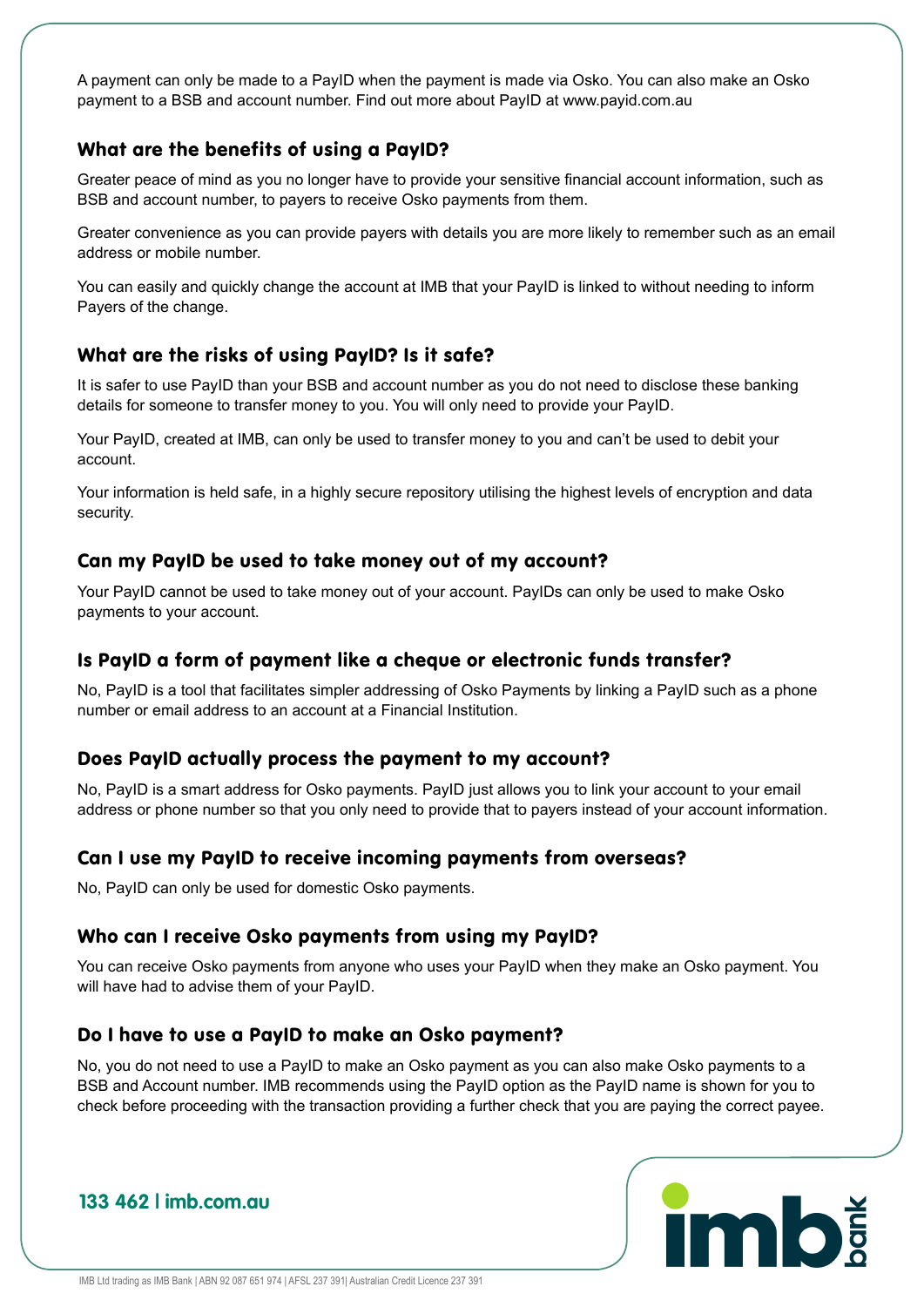#### Do I have to have a PayID to receive an Osko Payment?

No, you do not need to have a PayID to receive an Osko Payment as you can also receive Osko payments to your BSB and account number.

#### How will I know the Osko payment will go to the right person when I use a PayID?

You should check that you have entered the correct PayID at the time of making the payment.

The PayID name will be displayed during the payment process before you proceed with the payment to provide an additional level of comfort that the PayID is linked to the intended recipient.

#### Can someone else use my PayID?

Only you can create or make changes to your PayID. You then provide your PayID to others to use if they want to send you money using Osko.

For example, a husband and wife have a joint account and a joint email address. The wife has set up a PayID to their joint account using their joint email address. The husband can provide the email address to other people for them to pay money into their joint account. However, the husband could not update the PayID.

## PayID Creation

#### Who do I create my PayID with?

Your PayID needs to be created with the Financial Institution where the account you wish to link it to resides.

#### If I have accounts at multiple Financial Institutions, do I need to create PayIDs at each Financial Institution?

You will need to create a PayID with each Financial Institution where you wish to have a PayID to receive Osko payments to an account with that Financial Institution.

You can only link a particular PayID to one account. For example, if you link your mobile phone number to an account, you will not be able to use that mobile phone number as a PayID for another account. You can, however, link multiple different PayIDs to one account. For example you can link both your email address and mobile phone number as a PayID to one account.

#### What can I use to create a PayID?

At IMB you can create your mobile number and/or email address previously provided to us, as your PayID. You need to have access to your phone and/or email in order to finalise the creation of your PayID.

Coming soon, IMB Business members will be able to create a PayID for the ABN of the business.

#### Will PayID cater for other types of information e.g. Facebook ID or Twitter Name?

Not at this point in time.

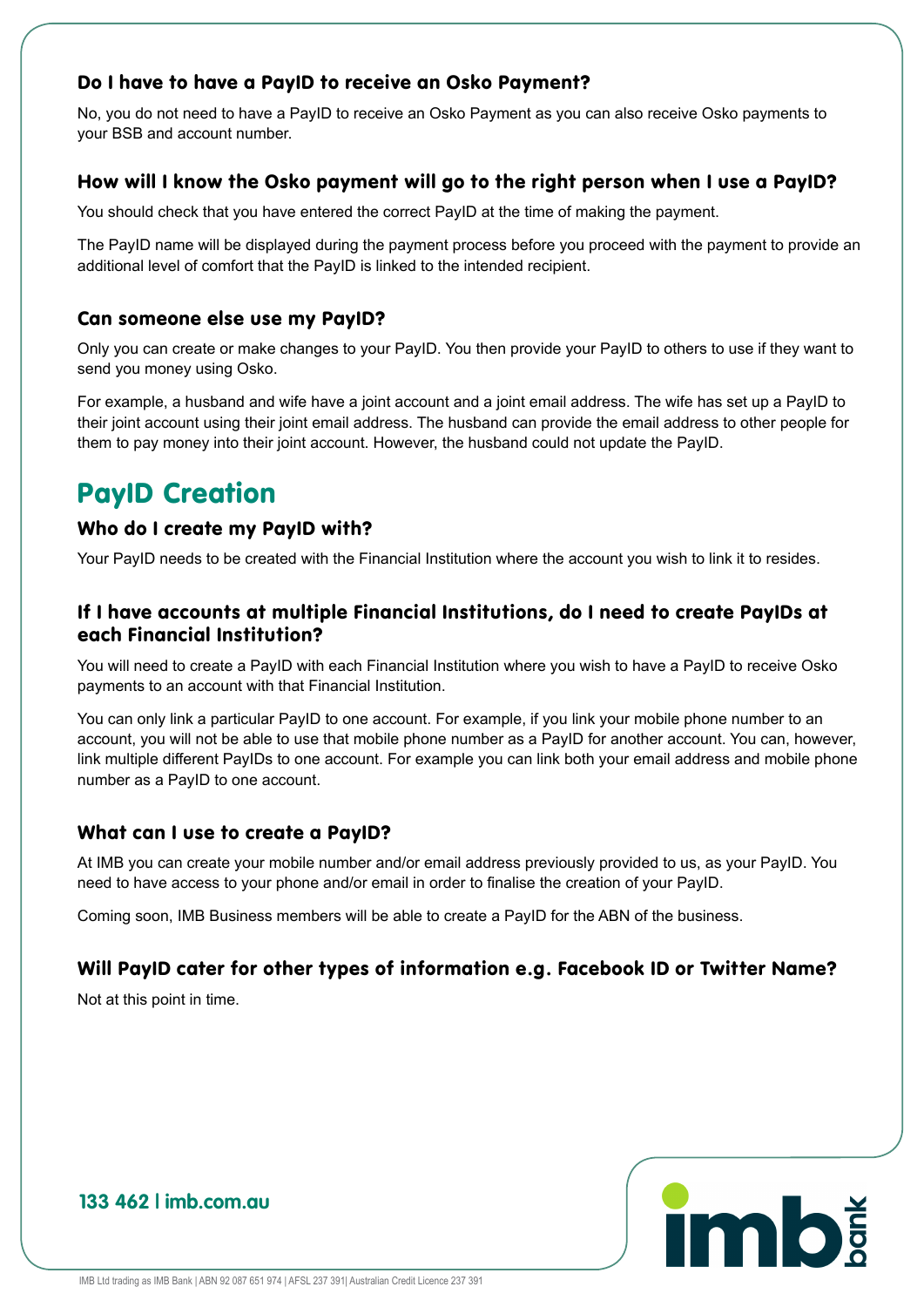#### How do I create a PayID?

You can create a PayID using Internet Banking or the App.

An online tutorial will be available within Internet Banking and here on our website.

#### **Internet Banking**

- Go to the *Transfers and BPAY* tab in Internet Banking
- Select *PayID Manager*
- Select *View Details*
- Select *Send Code to Mobile Number*
- Enter the Authentication code received
- Select *Submit*
- Select *Create PayID* next to your email address or mobile number
- Select the account you wish to link to the PayID from the drop down list
- Check the box to indicate that you have read and agree to the Terms and Conditions
- Select Continue
- The Account and the PayID will be shown for confirmation
- Select Confirm
- Select Send Code to Mobile Number / Send Code to Email Address
- Enter the Authentication code received
- Select Authenticate to authenticate your PayID creation
- Select Submit
- A receipt for your PayID creation will be shown which can be downloaded and printed if required
- Select Done
- Confirmation will be sent to your mobile or email address

#### **App**

- Go to the menu in the App
- Select PayID Manager
- Select Create Now next to your email address or mobile number
- Select Next
- Select the account you wish to link to the PayID from the list
- Select Next
- The PayID selected will be shown for confirmation
- Select Next
- The Account and the PayID will be shown for confirmation
- Select Next
- The Terms and Conditions will be shown
- Select I agree to indicate you have read and agree to the Terms and Conditions

**imb** 

- Select Send Code to Mobile Phone / Send Code to Email
- Enter the Authentication code received
- Select Verify to verify your PayID creation
- A message regarding the result of your PayID creation will be shown
- Select Next
- A receipt for your PayID creation will be shown
- Select Done
- Confirmation will be sent to your mobile or email address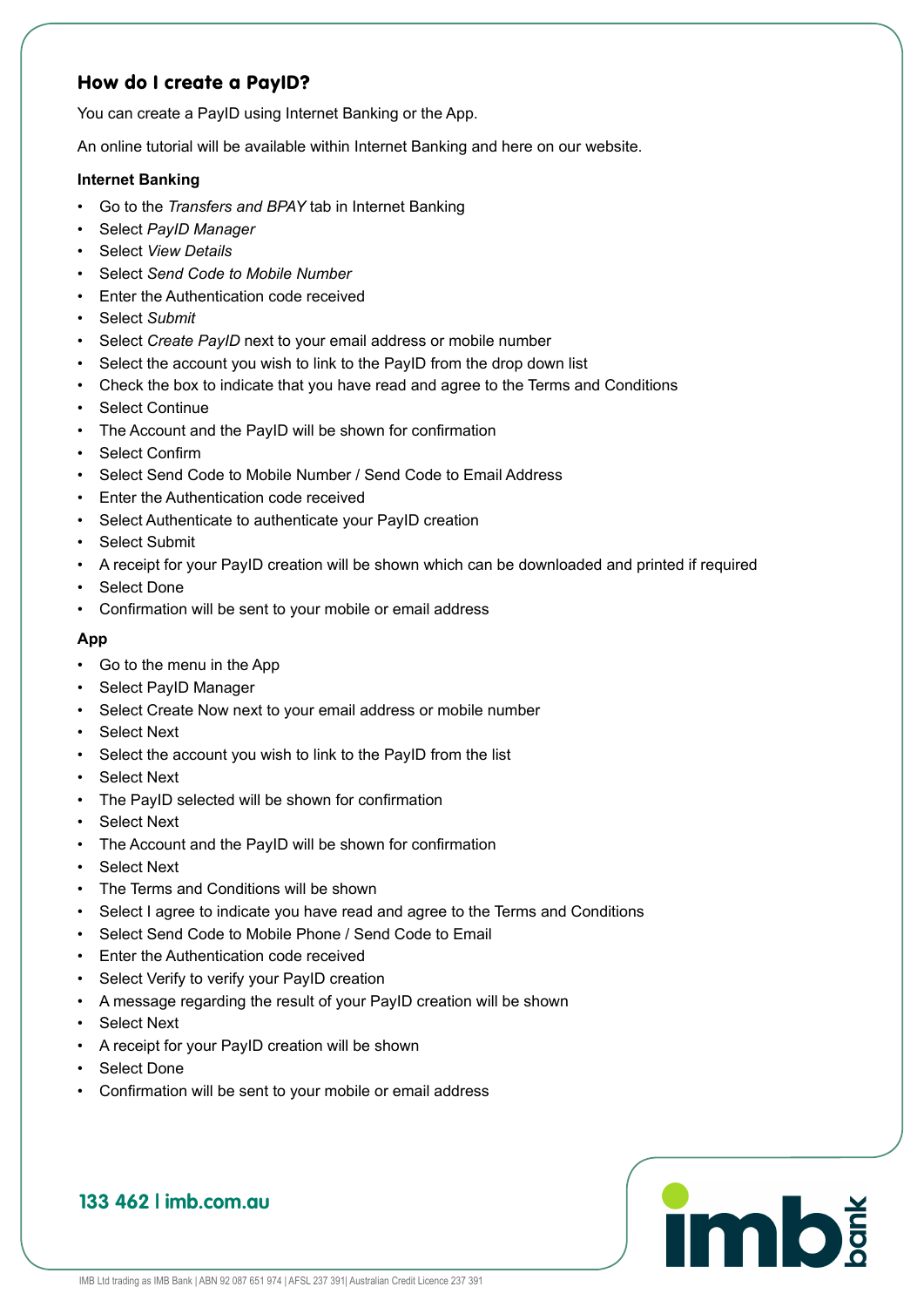#### **Updating your Email Address or Mobile Number**

If your mobile number is out of date then contact IMB.

If your email address is out of date you can update it in Internet Banking by following these steps:

- Go to the Other Services tab in Internet Banking
- Select Personal Details in the drop down list
- Select View Details
- Select Send Code to Mobile Number
- Enter the Authentication code received
- Select Submit
- Update your personal details as required
- Select Update An update message will be displayed
- Select Return

#### Will I receive notification confirming that my PayID has been successfully created?

Yes, you will either by SMS if you created your mobile phone number as your PayID; or via email if you created your email address as your PayID.

#### How many PayIDs can I create?

At IMB you can create 2 - one for your mobile number and one for your email address recorded at IMB.

You can create other PayIDs at other financial institutions but they will need to be for details other than those created at IMB.

#### Can I have multiple accounts linked to the same PayID?

No. A PayID can only be linked to one account at one financial institution at any given time.

Multiple PayIDs however can be linked to the same account E.g.

- John Citizen's email address PayID  $\rightarrow$  IMB Account John Citizen
- John Citizen's phone number PayID  $\rightarrow$  IMB Account John and Mary Citizen
- Mary Citizen's phone number PayID  $\rightarrow$  IMB Account John and Mary Citizen

#### Can I have multiple PayIDs linked to the same account number?

Yes, multiple PayIDs can be linked to the same account number (e.g. your mobile number and email address can be linked to the same IMB account number).

#### Can I have multiple PayIDs with different Financial Institution's?

Yes, you can have multiple PayIDs with different Financial Institution's however each PayID can only be linked to one account.

For example, you could create PayIDs using your email address and mobile number and:

- Link both PayIDs to the same account; or
- Link each PayID to a different account.

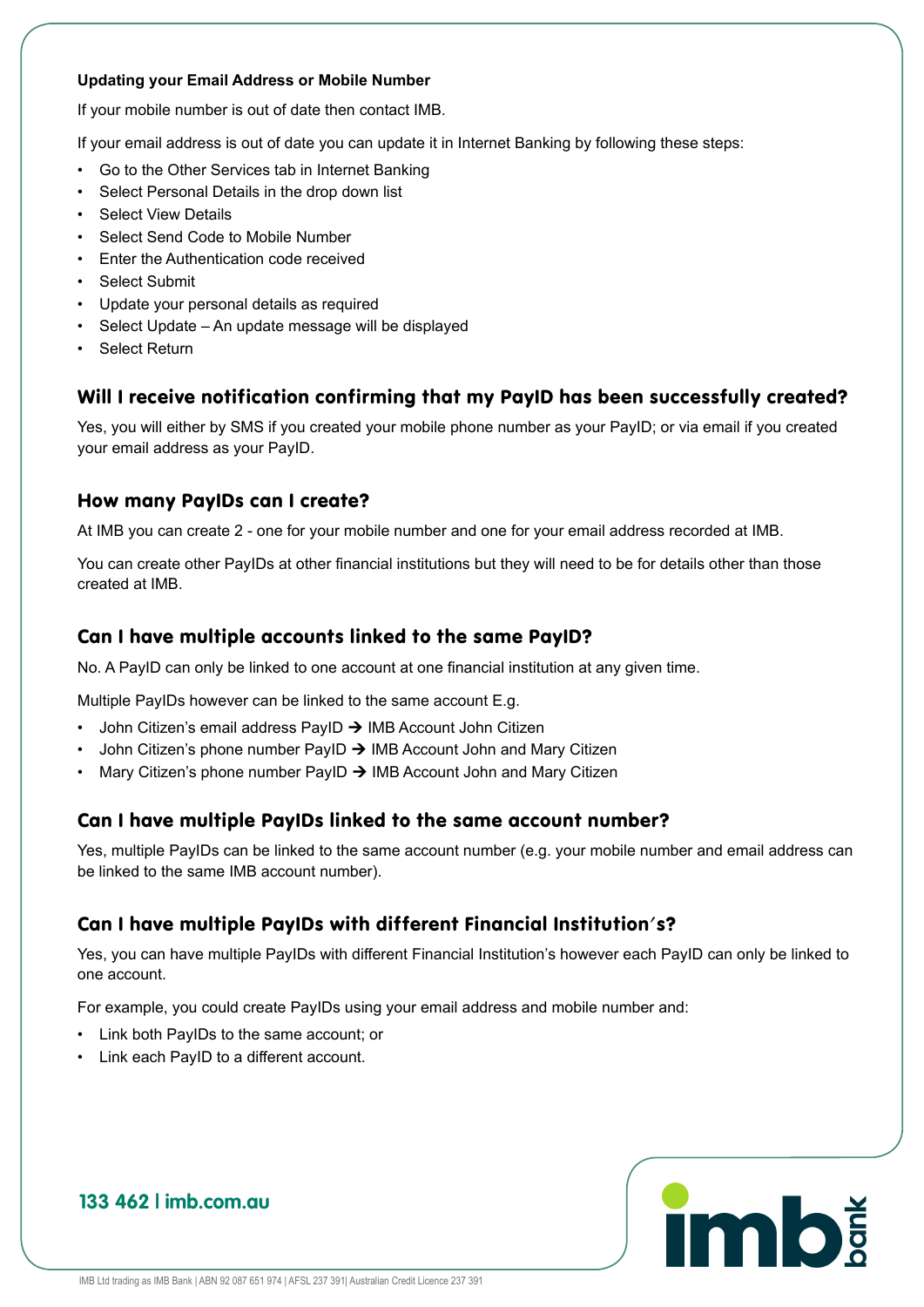#### Can I create a Pay ID for an international phone number?

No, only Australian mobile numbers can be used at IMB.

#### Can IMB create my PayID without telling me?

No. Only you can create your IMB PayID via the IMB App or Internet Banking.

#### Can someone else create a PayID for my mobile number or email address?

No, only the person who can prove authority to use the mobile number or email address and the account that is to be linked, can create the PayID. Appropriate validation checks will be performed to ensure you are authorised to access the account and the mobile number or email address as part of the PayID registration process.

If other people have access to these then they could create a PayID using them. For example, if you have a family email address e.g. citizenfamily@bigpond.com then only one member of the family will be able to create a PayID for that email address.

If your mobile number has been recycled (i.e. someone has had the number previously) there is the possibility that the previous owner may have created a PayID for it. See **I tried to create my PayID but it shows as "Created Elsewhere".**

#### I tried to create my PayID but it shows as "Created Elsewhere".

Have you or someone with authority for the mobile number or email address already created the PayID at IMB or another Financial Institution? A mobile number or email address can only be used to create a PayID at one Financial Institution.

If this is not the case you should contact IMB on 133 462 (Monday - Friday 8am - 8pm or Saturday 9am - 4pm) and prove ownership of the PayID. Once this has been confirmed:

- If the PayID is held by IMB we can close the PayID and you can create it; or
- If the PayID is held by another Financial Institution we will contact them to resolve ownership of the PayID via the PayID Dispute Resolution Process. We will investigate the dispute on your behalf and resolve ownership of the PayID with the other Financial Institution.

#### I am having trouble trying to create my PayID using the App or Internet Banking

An online tutorial will be available within Internet Banking and on the website. **See How do I create a PayID?**

Contact IMB on 133 462 (Monday - Friday 8am - 8pm or Saturday 9am - 4pm).

#### I don't have the option in Internet Banking or the App to create a PayID?

If you only have View access in Internet Banking then you will not have the option to create a PayID.

If you have Full access in Internet Banking contact IMB on 133 462 (Monday - Friday 8am - 8pm or Saturday 9am - 4pm).

#### What sort of accounts can I link my PayID to?

At IMB your PayID can be linked to most IMB products except for Term Deposits and NITAs. Refer to the PDS for a full list.

When you create your PayID at IMB you will be shown your eligible accounts as a list to select from.

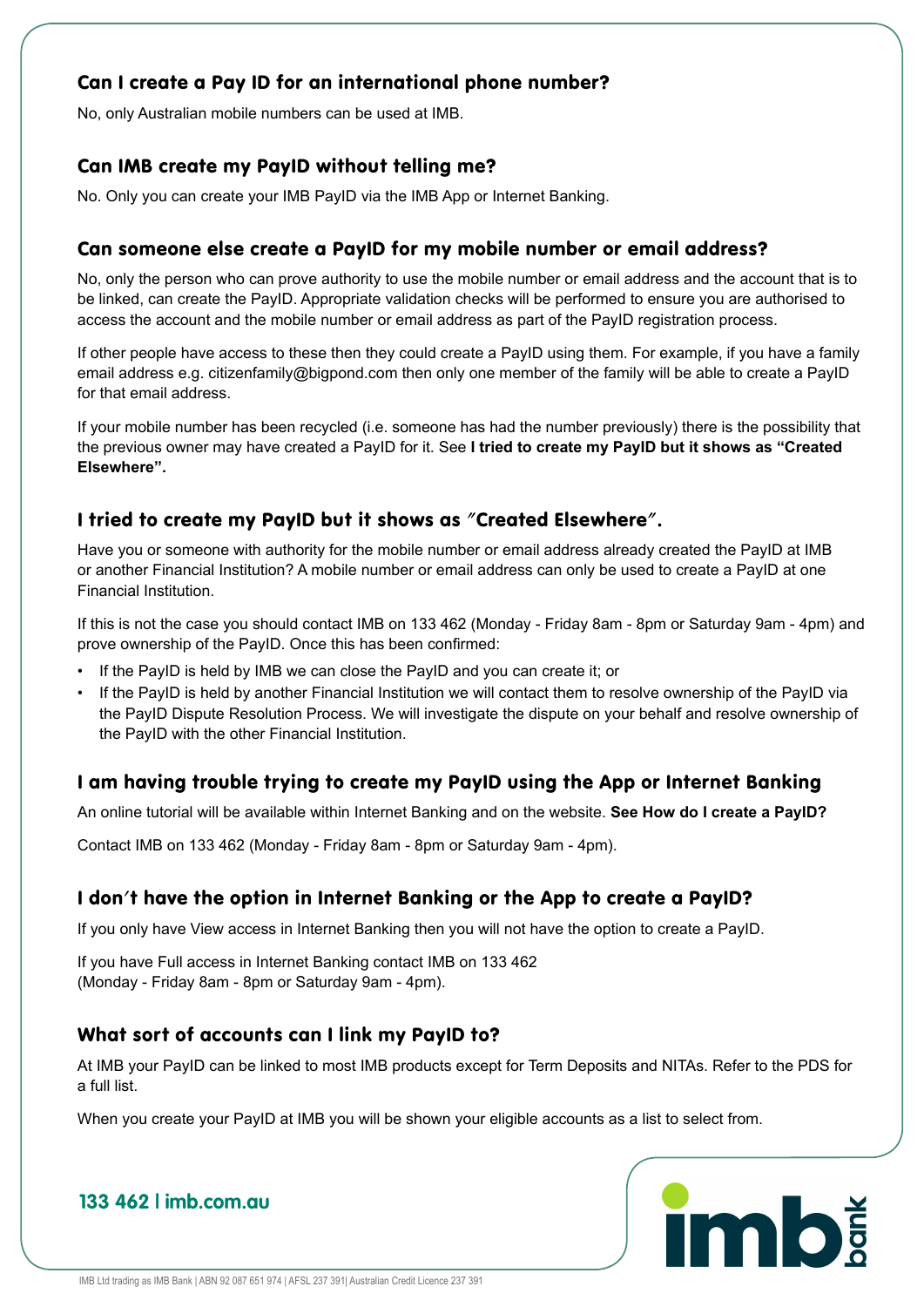## PayID Locking

#### Can I temporarily stop Osko Payments from being paid to my PayID?

Yes. You can lock your PayID via Internet Banking, which will stop Osko payments being paid to it until it is unlocked.

- Go to the Transfers and BPAY tab in Internet Banking
- Select PayID Manager
- **Select View Details**
- Select Send Code to Mobile Number
- Enter the Authentication code received
- Select Submit
- Select the option dots next to your PayID you wish to lock
- Select Lock from the list options shown
- Select Confirm
- Select Send Code to Mobile Number / Send Code to Email Address
- Enter the Authentication code received
- Select Verify to authenticate locking your PayID
- Select Submit
- A receipt for your PayID locking will be shown which can be downloaded and printed if required
- Confirmation will be sent to your mobile or email address

#### How can I unlock my PayID?

If you have locked your PayID then you can unlock it via Internet Banking.

If it is locked with no action options available then contact IMB on 133 462 (Monday - Friday 8am - 8pm or Saturday 9am - 4pm).

#### Is there a restriction on the number of times I can lock and unlock my PayID?

You can lock and unlock your PayID as frequently as you require.

#### Can my PayID be locked or closed without my permission?

Yes, your PayID can be locked or closed for a number of reasons without your permission such as:

- If we suspect suspicious activity relating to the use of your PayID it can be locked. This is to prevent misuse of your PayID.
- If your PayID has not been used for 3 years.

## PayID Closure

#### If my PayID has been closed and someone has created and linked it to their account without my consent, how can I recover ownership of the PayID?

You should contact IMB on 133 462 (Monday - Friday 8am - 8pm or Saturday 9am - 4pm) and prove ownership of the PayID. Once this has been confirmed:

- If the PayID is held by IMB we can close the PayID and you can re-create it; or
- If the PayID is held by another Financial Institution we will contact them to resolve ownership of the PayID via the PayID Dispute Resolution Process. We will investigate the dispute on your behalf and resolve ownership of the PayID with the other Financial Institution.

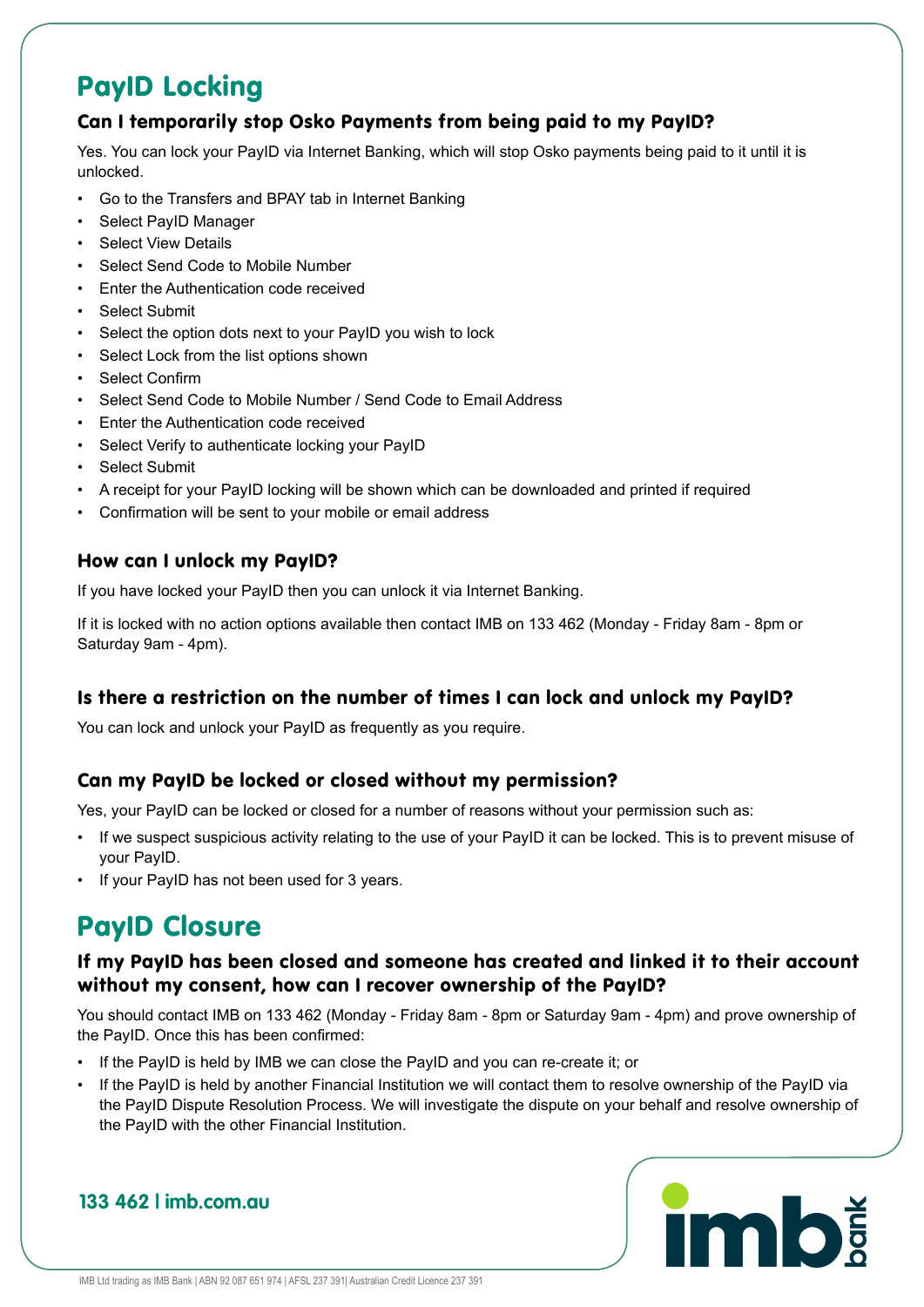#### What should I do if I no longer choose to use my PayID?

Your PayID will remain active until you lock or close it or you request IMB to. After a 3 year period of inactivity IMB will close your PayID.

If you do not want to use your PayID you should close it otherwise it will still be able to receive Osko payments.

#### What happens if I close the account that my PayID is linked to?

If you close your IMB account that your PayID is linked to, your PayID will be automatically closed. You can create your PayID again and select another account.

#### What happens if my authority to operate on the account that my PayID is linked to is removed?

If you no longer have authority to operate on the IMB account that your PayID is linked to, your PayID will be automatically closed. You can create your PayID again and select another account.

#### What should I do about old PayIDs I have for previous email addresses/phone numbers?

You can close these PayIDs in Internet Banking if you still have access to the email address/phone number.

If you no longer have access to them, contact IMB on 133 462 (Monday - Friday 8am - 8pm or Saturday 9am - 4pm) to have these closed as you will not be able to close these PayIDs in Internet Banking.

Old mobile numbers can be re-issued so it is advisable to close PayIDs that you no longer have access to.

#### When will IMB close my PayID?

IMB has an obligation to close a PayID when:

- There is evidence that you no longer have the right to use it.
- It has not been used to receive a payment for 3 years.
- There is no account linked to it.
- You close the IMB account linked to it.

#### Can I cancel the closure of my PayID and recreate it?

No, if you successfully close your PayID you will need to re-create it should you wish to re-use it.

## PayID Changes

#### My PayID has been changed but not by me.

Your PayID will be closed if you close the account your PayID is linked to or don't use your PayID for 3 years.

If this does not explain how your PayID has been changed, contact IMB on 133 462 (Monday - Friday 8am - 8pm or Saturday 9am - 4pm).

#### How do I change my PayID name now that my name has changed?

Your name change will not be automatically reflected in your PayID name. You will need to close your PayID and recreate it to have your new name shown.

## **imb**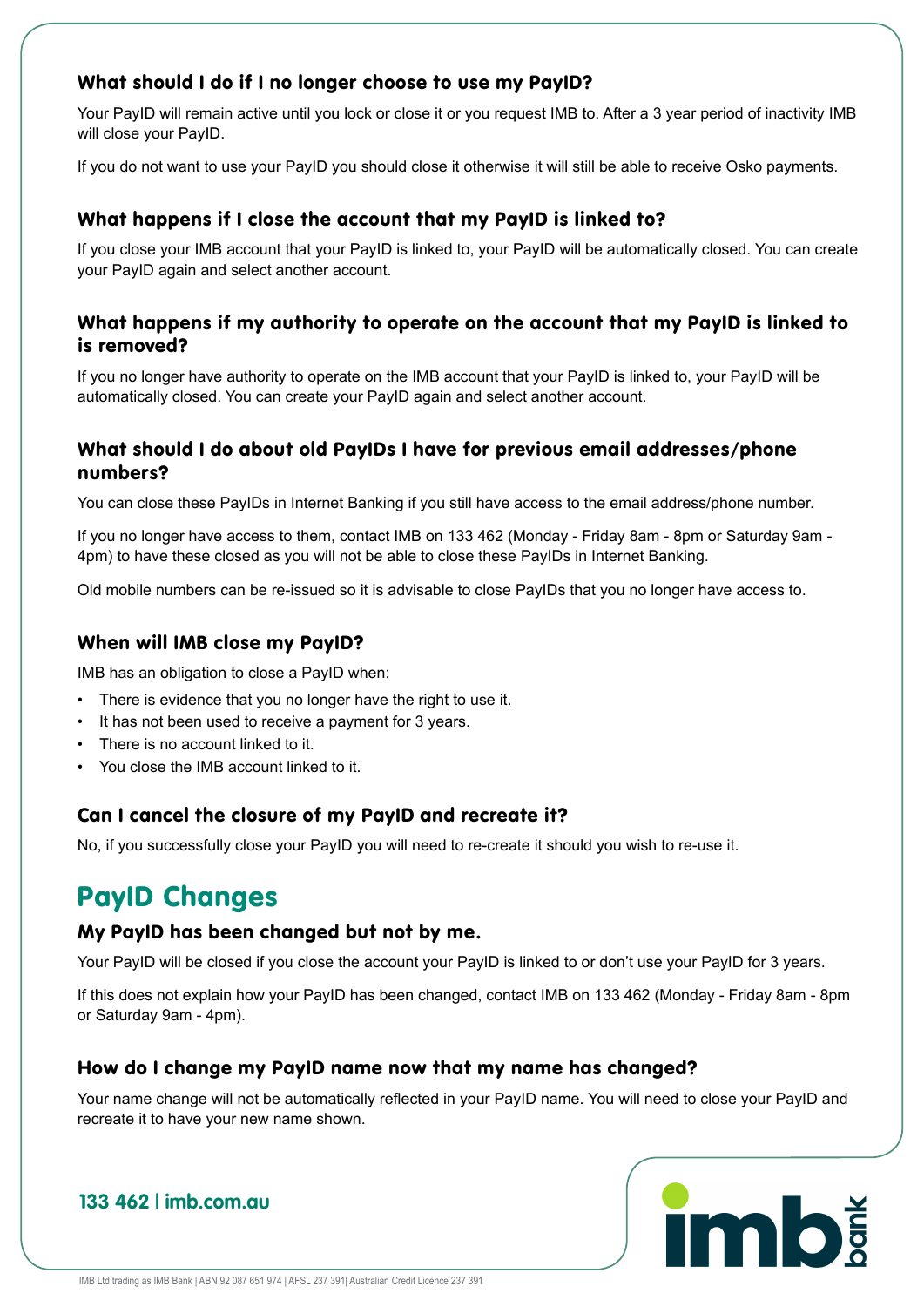#### Can I change the account my PayID is linked?

Yes you can link your PayID to another account. The account can either reside at IMB or with another Financial Institution.

- PayID is at IMB and the new account is at IMB:
- You can change the IMB account your PayID is linked to in Internet Banking.
- PayID is at IMB and the new account is at another Financial Institution:
	- You will need to Transfer or Close your PayID at IMB after which you can create the PayID at the other Financial Institution and link it to the new account.
- PayID is at another Financial Institution and the new account is at IMB:
	- You will need to Transfer or Close your PayID at the other Financial Institution after which you can create the PayID at IMB and link it to your IMB account.

Osko payments can be made to a PayID with a transferring status. They will be sent to the existing PayID account until a new PayID is created.

Osko payments cannot be made to a closed PayID.

#### How do I change the IMB account my PayID is linked to?

You can change the account linked to your PayID in Internet Banking.

- Go to the Transfers and BPAY tab in Internet Banking
- Select PayID Manager
- **Select View Details**
- Select Send Code to Mobile Number
- Enter the Authentication code received
- Select Submit
- Your PayID details will be shown
- Select Update Linked Account next to the PayID you wish to change
- Select the account you wish to link to the PayID from the drop down list
- Select Change Linked Account
- The Account and the PayID will be shown for confirmation
- Select Confirm
- Select Send Code to Mobile Number / Send Code to Email Address
- Enter the Authentication code received
- Select Verify to authenticate your PayID creation
- Select Submit
- A receipt for your PayID Change Linked Account will be shown which can be downloaded and printed if required
- Select Done
- Confirmation will be sent to your mobile or email address

#### When changing Financial Institution's should I transfer my PayID or simply close it and then re-create it?

If you transfer your PayID you will be able to receive Osko payments whilst the transfer process is taking place. If you decide to close and then re-create your PayID you will not be able to receive Osko payments whilst the PayID is closed.

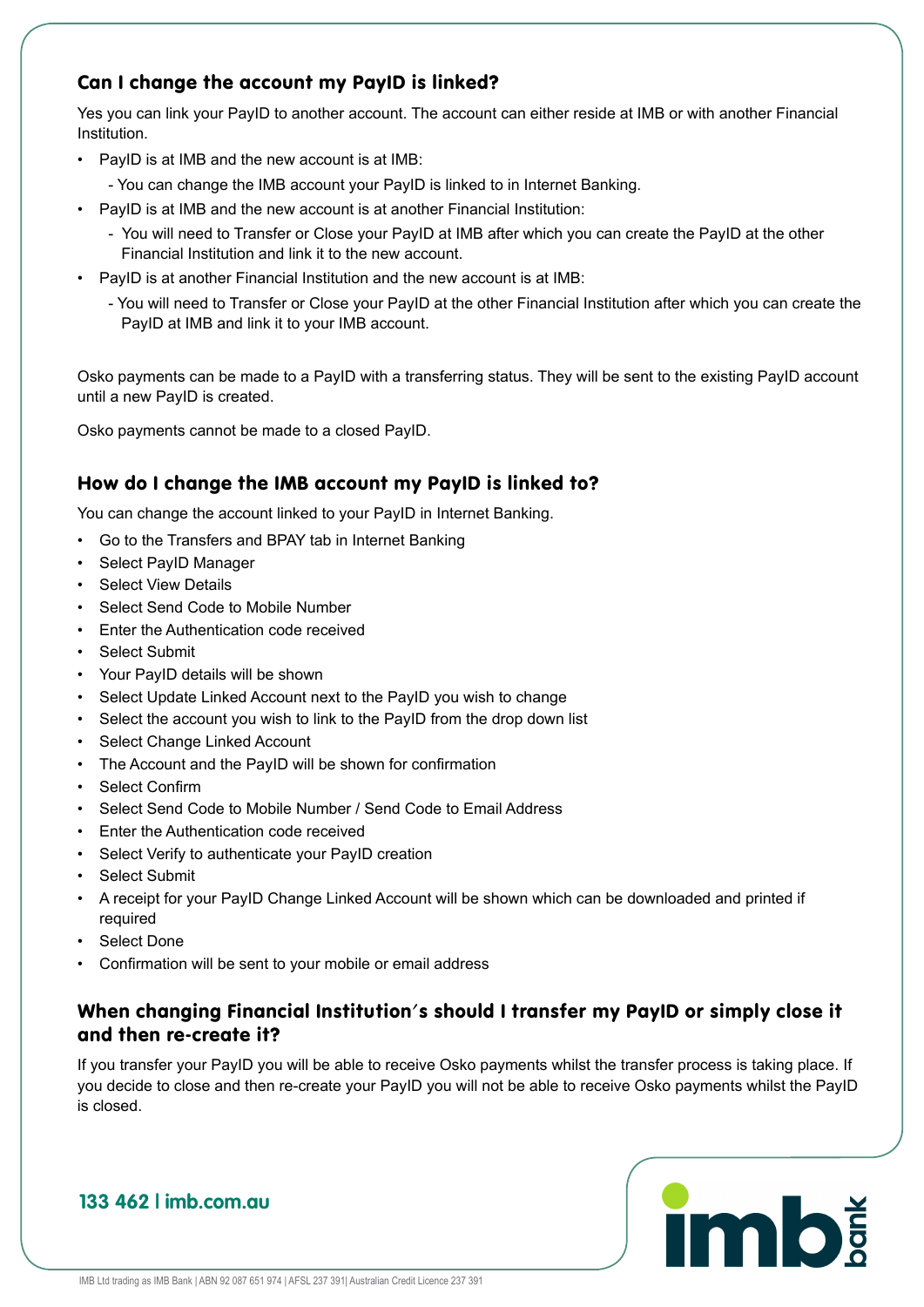#### How long does it take to transfer my PayID?

This process involves you changing your existing PayID to transfer and then creating your PayID at the new Financial Institution. These steps are completed via Internet Banking and so can be completed very quickly.

#### What happens if I commence the PayID transfer process but don't create a PayID at another Financial Institution?

You have 14 days to create your PayID at the other Financial Institution after commencing the transfer process. After which, if a PayID has not been created elsewhere your current PayID status will change back from Transferring to Created. If you still wish to transfer you will need to recommence the transfer process.

#### How will I know if my PayID has reverted back from Transferring status and is no longer available to transfer?

You can check your PayID status within Internet Banking.

#### Will I still be able to receive Osko Payments whilst my PayID is being transferred?

Yes, any Osko Payments being sent to your PayID whilst it has a status of Transferring will continue to be directed to the existing account linked to it. Only when the transfer has been completed and the PayID status has been updated to Created will Osko Payments be sent to your newly linked account.

#### What stops someone else updating my PayID?

IMB PayIDs can only be amended via Internet Banking and the App. To amend your PayID you need to sign in to Internet Banking or the App as well as have access to your IMB mobile number/email address.

If you believe that your PayID has been amended by someone else then contact IMB on 133 462 (Monday – Friday 8am - 8pm or Saturday 9am - 4pm).

#### What statuses can a PayID have?

Your PayID can have the following statuses that govern how it can be used:

- Created Your PayID is active and can be used for payments.
- Locked Your PayID has been locked and cannot be used for payments.
- Transferring Your PayID is able to be transferred to another Financial Institution but can still be used.
- Closed Your PayID is closed and cannot be used for payments.

## Osko

#### What is Osko?

Osko by BPAY™, is the latest payments innovation and it will transform the way we pay each other.

Osko is an innovative payment service, and because it is built on the New Payments Platform, it allows all Australians to make and receive faster, 24/7 payments via any participating Financial Institution.

Rather than waiting hours or days for a payment from someone who owes you money, and who happens to use a different bank, money can now be moved in near real-time with funds available generally almost immediately.

## **imb**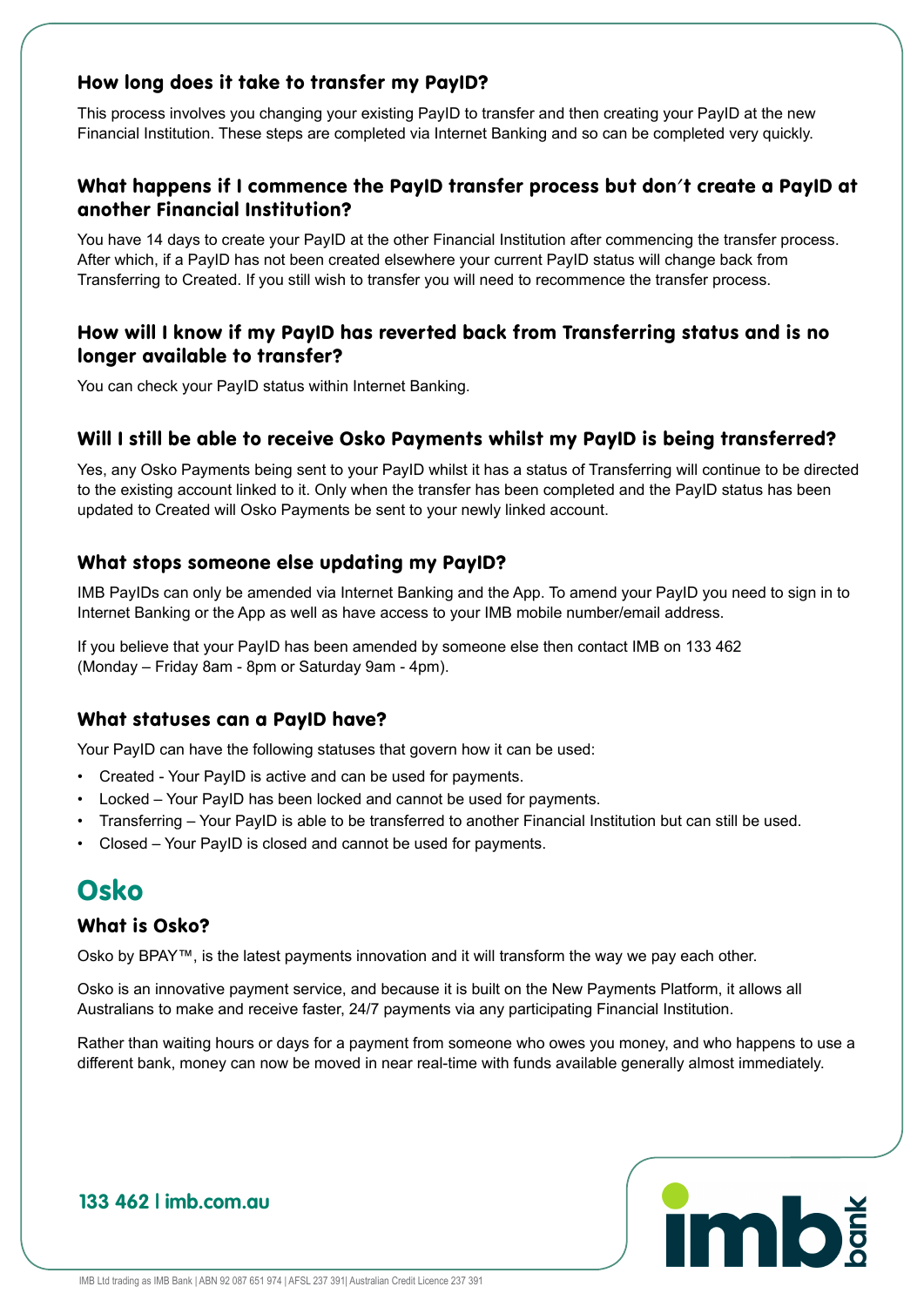The service could be used when paying at a group dinner, socialising, or even paying a plumber on the spot. Osko enables payments to one another more conveniently than ever before, including enabling payments to a PayID, which means you don't need to disclose your BSB and account number to receive an Osko payment.

Find out more about Osko at www.osko.com.au

#### What other financial Institutions are providing Osko?

Over 50 Financial Institutions will be offering Osko. Refer to www.nppa.com.au for a list of participating Institutions.

#### What are the risks of using Osko? Is it safe?

The New Payments Platform uses world leading technology certified to the highest data security standards and is backed by BPAY. As always, consumers should remain alert to the possibility of cons and scams particularly if they receive unexpected requests via social media, emails or SMS for urgent payments or account information.

#### Where can I view the full Osko transaction description?

The best place to view the full transaction description (all 280 characters) is the transaction history in Internet Banking or the App.

## Receiving Osko Payments

#### Who can I receive Osko payments from using my PayID?

From anyone who uses your PayID when making their Osko payment to you via a participating Financial Institution.

You must have created your PayID in Internet Banking or the App first.

#### Can I receive Osko payments from overseas?

No, Osko payments can only be made within Australia.

#### Can IMB tell me any information about the sender of an Osko Payment?

No, we will not be able to tell you any underlying account information when a PayID is used.

#### What sort of accounts can receive Osko payments?

Most IMB products can receive Osko payments except for Term deposits and NITA. Refer to the PDS for a full list.

### Issues Receiving Osko Payments

#### I have received an unexpected Osko payment. What do I do?

Check the details of the transaction for more information regarding the payer and their payment reference.

If you still do not recognise the payment contact IMB on 133 462 (Monday - Friday 8am - 8pm or Saturday 9am - 4pm) and we will investigate.

## **imb**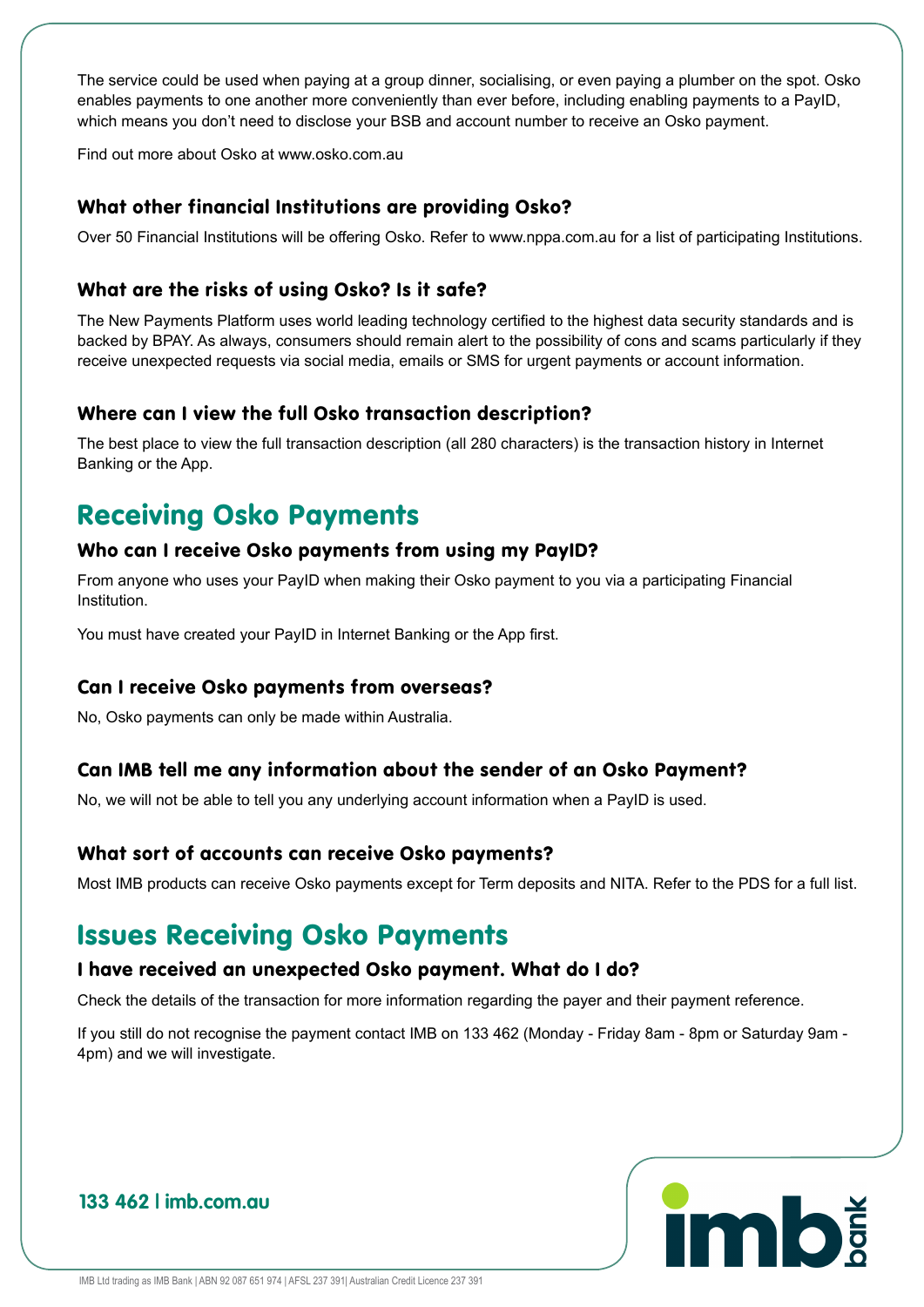#### I am expecting an Osko payment but I have not received it?

Was the payment made to your PayID or your BSB and Account number and were these correct? If there was a problem with these details contact the payer to investigate with their financial Institution.

Check the account your PayID is linked to.

#### I have an "Osko Deposit Return" transaction.

An Osko payment you received has been returned to the payee. Check your secure mail within Internet Banking as more details may be provided there. If you require further clarification contact IMB on 133 462 (Monday - Friday 8am - 8pm or Saturday 9am - 4pm).

#### I have received an Osko payment but the funds have not cleared.

Check again a little later and if this is still the case contact IMB on 133 462 (Monday - Friday 8am - 8pm or Saturday 9am - 4pm).

## Making Osko Payments

#### How can I make an Osko payment?

Osko payments can only be made in Internet Banking or the App.

#### Can I do an Osko payment in the branch or over the phone?

No. Only via Internet Banking or the App.

#### Who can I make an Osko payment to?

You can make an Osko payment to any Australian account as long as the Financial Institution supports Osko payments and the account accepts Osko payments.

You can make an Osko payment to any PayID as long as the PayID has been created and is active.

#### Do I have to use a PayID to make an Osko payment?

You can use either a PayID or a BSB and Account number to make an Osko payment.

IMB recommends using a PayID when making or receiving Osko payments.

#### Do I have to have my own PayID to make an Osko payment?

No, you only need a PayID if you wish to provide a PayID to others who want to pay you instead of giving them your BSB and account number.

#### What information do I need to make an Osko payment to a PayID?

You simply need the PayID linked to the account of the person you want to pay. For example, if they have created a PayID for their phone number, you just enter their phone number when making the Osko payment. The person you want to pay will need to provide you with their PayID.

# **imb**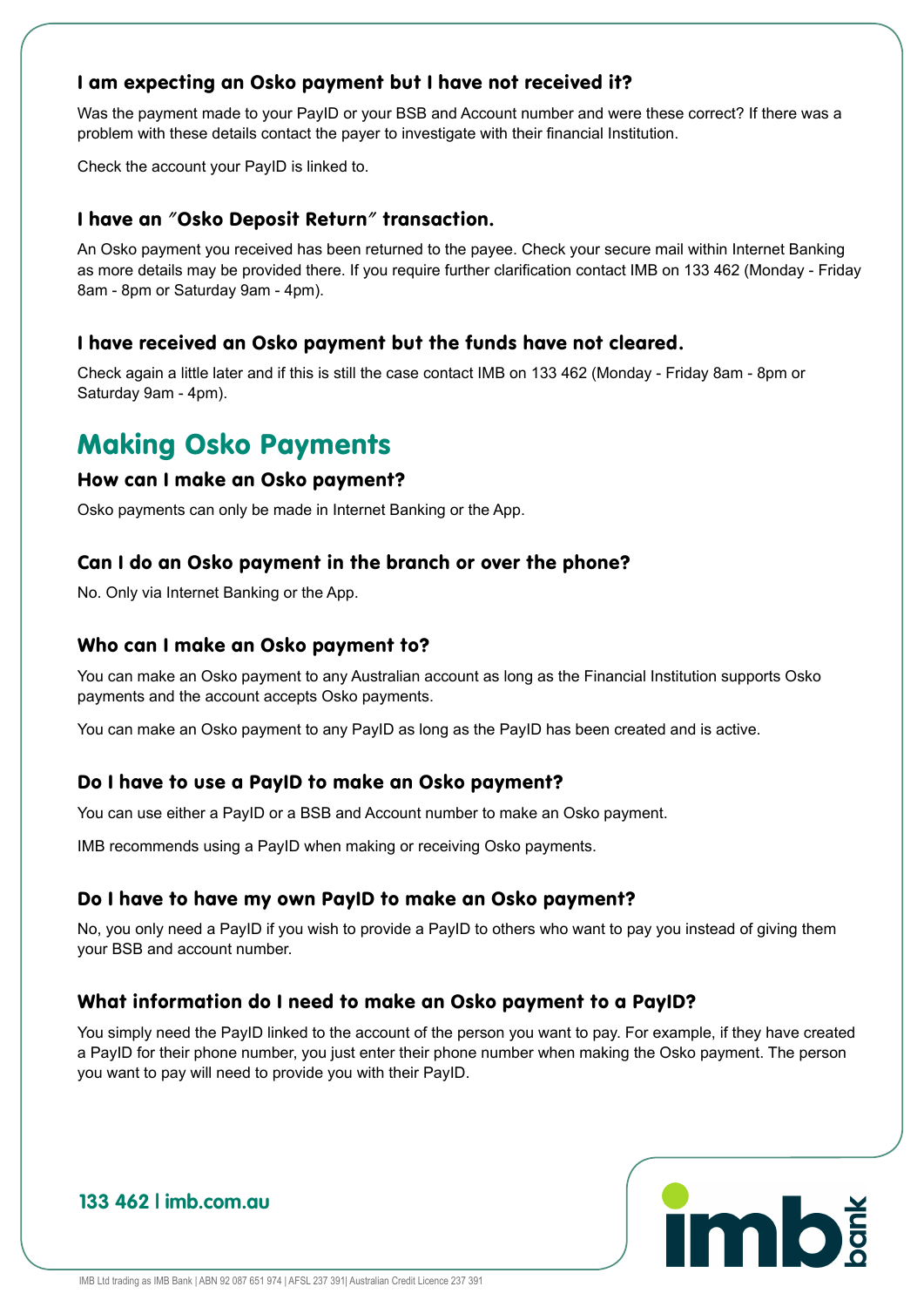#### How can I do an Osko payment via the App?

An online tutorial will be available within Internet Banking and on the website.

Go to the menu in the App and select Osko.

When selecting the payee you will be given the option to enter a PayID instead of having to enter a BSB and account number.

If using a PayID be sure to check the PayID name shown is correct before proceeding.

The onus is on you to ensure that the payment details are correct before processing a payment. There is no guarantee that mistaken payments can be retrieved. **You need to ensure that these details are correct before you make a payment.** 

Be sure to check your transaction history after processing an Osko payment to check the transaction was successful.

#### How can I do an Osko payment via Internet Banking?

An online tutorial will be available within Internet Banking and on the website.

Go to the Transfers and BPAY tab in Internet Banking and select Osko Payment.

When selecting the payee you will be given the option to enter a PayID instead of having to enter a BSB and Account number.

If using a PayID be sure to check the PayID name shown is correct before proceeding.

The onus is on you to ensure that the payment details are correct before processing a payment. There is no guarantee that Mistaken Payments can be retrieved. **You need to ensure that these details are correct before you make a payment.** 

Be sure to check your transaction history after processing an Osko payment to check the transaction was successful.

#### How do I know that the Osko payment will go to the right account?

When using a PayID to make an Osko payment, you should check that you have entered the correct PayID at the time of making the payment. The PayID name will be displayed for you to check before you proceed with the Osko payment, providing an additional level of comfort that the PayID is linked to the intended recipient.

#### What happens if I make an Osko payment to a closed PayID?

If you make an Osko payment to a closed PayID the payment will fail and the funds will be returned to your account.

#### What sort of accounts can I make Osko payments from?

Osko Payments can be made from most products with the exception of Term deposits, NITA, Junior Saver, Zoo, Christmas club, and Loan accounts.

Refer to the PDS for a full list.

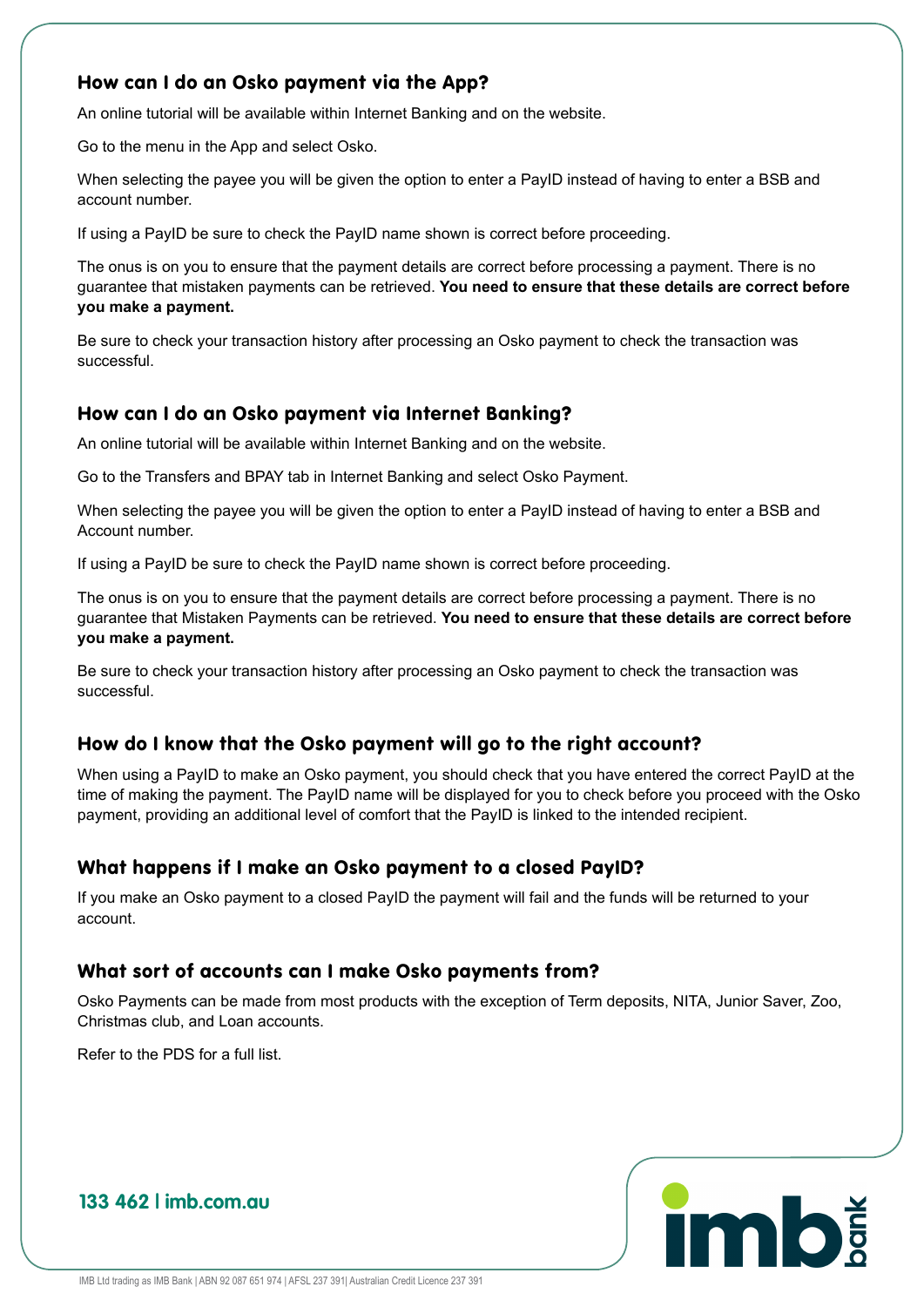#### What do I need to send someone an Osko payment?

If they have created a PayID and you know it then you can make an Osko payment to their PayID. Or you can make an Osko payment to their BSB and Account number as long as their Financial Institution supports Osko payments.

#### How much does it cost to do an Osko payment?

There is no fee for making or receiving an Osko payment.

#### What are the benefits of making payments using Osko?

An Osko transaction:

- is much faster as the funds should be in the account almost immediately
- can be made to a PayID instead of a BSB and Account number
- when using a PayID
	- the PayID name is shown allowing an additional check to ensure you are paying the intended recipient.
	- the account is checked to see if it can accept an Osko payment before completing the transaction.

#### Can I make an Osko payment to a locked PayID?

No, Osko payments cannot be made to a locked PayID.

#### Can I make an Osko payment to a closed account either via PayID or BSB and Account Number?

Osko payments cannot be made to a closed account via PayID as the PayID is checked before the transaction is processed. You will not be able to complete the transaction.

Osko payments can be made to a closed account if paid to a BSB and Account number but the transaction will fail and will be reversed immediately.

#### Can I make a recurring Osko payment?

No, Osko payments cannot be recurring.

#### Can I make a future dated Osko payment?

No, Osko payments cannot be future dated.

#### Can I use Osko to make payments overseas?

No, Osko payments can only be made within Australia.

## **imb**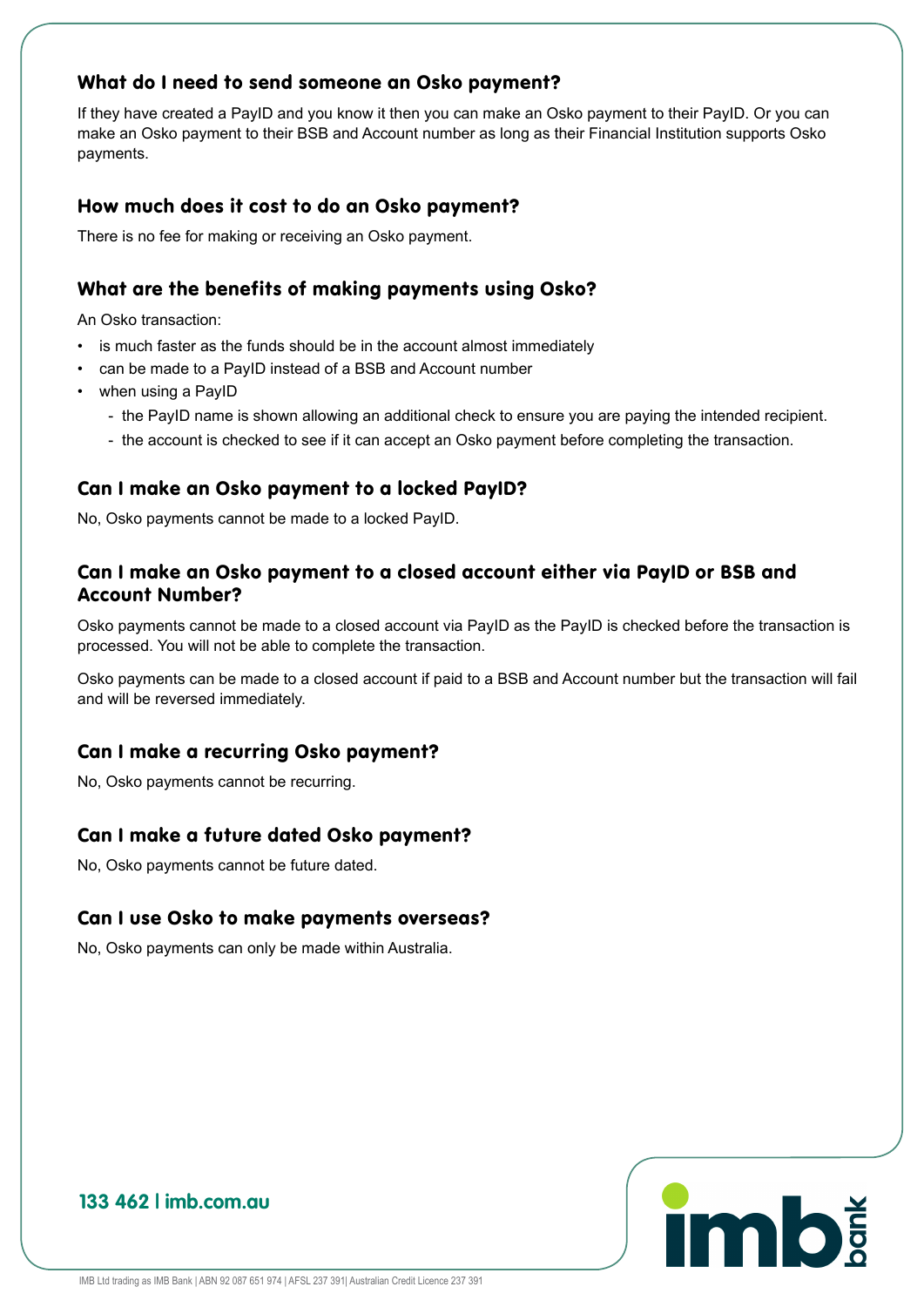### Osko Payment Limits

#### What transaction limits exist for Osko payments and how does this effect my other Internet Banking limits?

Your maximum daily Osko Payment limit is \$1,000. Your maximum daily transaction limit for payments made within Internet Banking has not changed but now includes Osko payments.

#### Can I change my daily transaction limits?

You can change your daily limits within Internet Banking. However, you cannot increase your Osko limit above \$1,000.

#### I need to make an Osko payment greater than \$1,000

The maximum limit for an Osko payment is \$1,000 per day and can't be increased. You will have to split the transaction over multiple days.

## Issues Making Osko Payments

#### What happens if an Osko payment is paid into the wrong account?

The money will be paid into the account that is linked to the PayID at the time the Osko payment is submitted and confirmed. Should this account not be the correct destination account then you can initiate an investigation process by contacting IMB on 133 462 (Monday - Friday 8am - 8pm or Saturday 9am - 4pm).

#### I made an Osko payment to the wrong PayID or account. What do I do?

When making Osko payments to a PayID the PayID name is shown – be sure to check this name is correct before proceeding with the payment.

Contact IMB on 133 462 immediately (Monday - Friday 8am - 8pm or Saturday 9am - 4pm) so that we can attempt to recover your funds.

The onus is on you to ensure that the payment details are correct before processing a payment. There is no guarantee that mistaken payments can be retrieved. **You need to ensure that these details are correct before you make a payment.**

#### I have sent an Osko payment for the wrong amount (too much).

The fastest way to recover your funds would be to contact the payee and request they send you the overpayment amount back as an Osko payment. If this is not possible contact IMB on 133 462 (Monday - Friday 8am - 8pm or Saturday 9am - 4pm) to commence the overpayment process so we can attempt to recover your funds.

The onus is on you to ensure that the payment amount is correct before processing a payment. There is no guarantee that your funds can be retrieved. **You need to ensure that the amount is correct before you make a payment.**

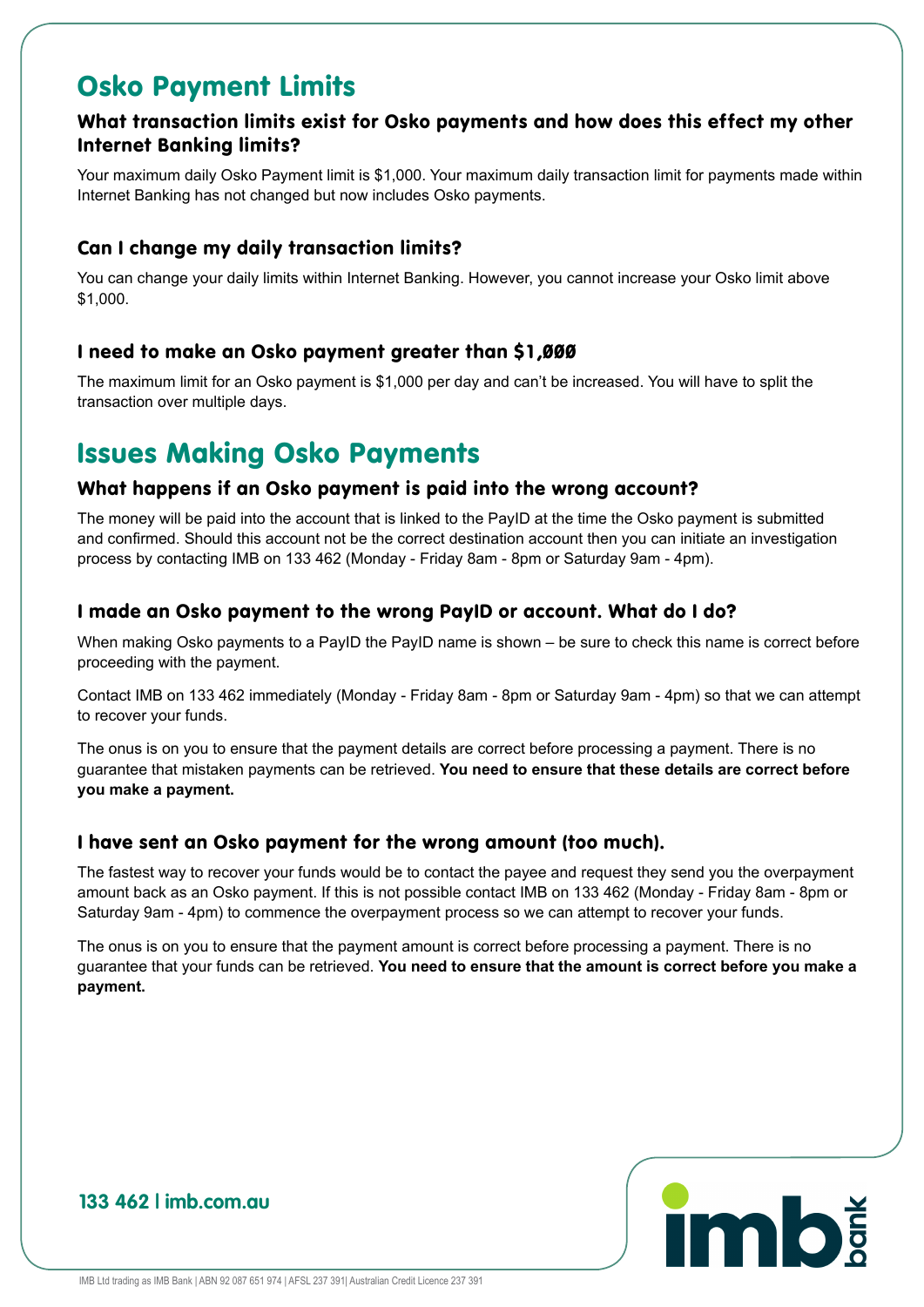#### The Osko payment I submitted has not been received?

Check the Osko payment was successfully processed i.e. that there isn't an Osko reversal transaction. Confirm the PayID or BSB and account number that you sent the payment to were correct. Contact IMB on 133 462 (Monday - Friday 8am - 8pm or Saturday 9am - 4pm) to investigate the payment. I submitted an Osko payment but it does not appear in my transaction list and the funds are no longer available. Contact IMB on 133 462 (Monday - Friday 8am - 8pm or Saturday 9am - 4pm) to investigate the payment.

#### My Osko payment failed

If there is a problem with processing your Osko payment then the transaction will appear in your transaction list followed by a reversal transaction that will provide an indication of why the transaction failed e.g. account does not allow Osko transaction, account closed etc.

#### My Osko payment didn't work but I was not advised that it failed

If your Osko payment is unsuccessful then the transaction will appear in your transaction history followed by a reversal transaction. The reversal transaction should include details as to why the transaction failed. E.g. account closed.

You need to check your transaction history to confirm that the transaction was successful.

#### Fraud - Someone has made an Osko payment from my account

Osko payments are only possible via Internet Banking or the App therefore an unauthorised Osko payment may indicate that your Internet Banking or App have been compromised.

Change your Internet Banking password immediately and contact IMB on 133 462 (Monday - Friday 8am - 8pm or Saturday 9am - 4pm).

#### I can't find the BSB for the account required in the Osko BSB list.

Check the BSB number is correct.

If the BSB does not appear in the list it is because that Financial Institution does not support Osko payments.

You could pay them using the Pay Anyone tab in Internet Banking, however normal payment processing times will apply.

#### I am trying to pay an existing payee by Osko but it doesn't appear in my payee list.

The Financial Institution for this payee does not support Osko payments.

You could pay them using the Pay Anyone tab in Internet Banking, however normal payment processing times will apply.